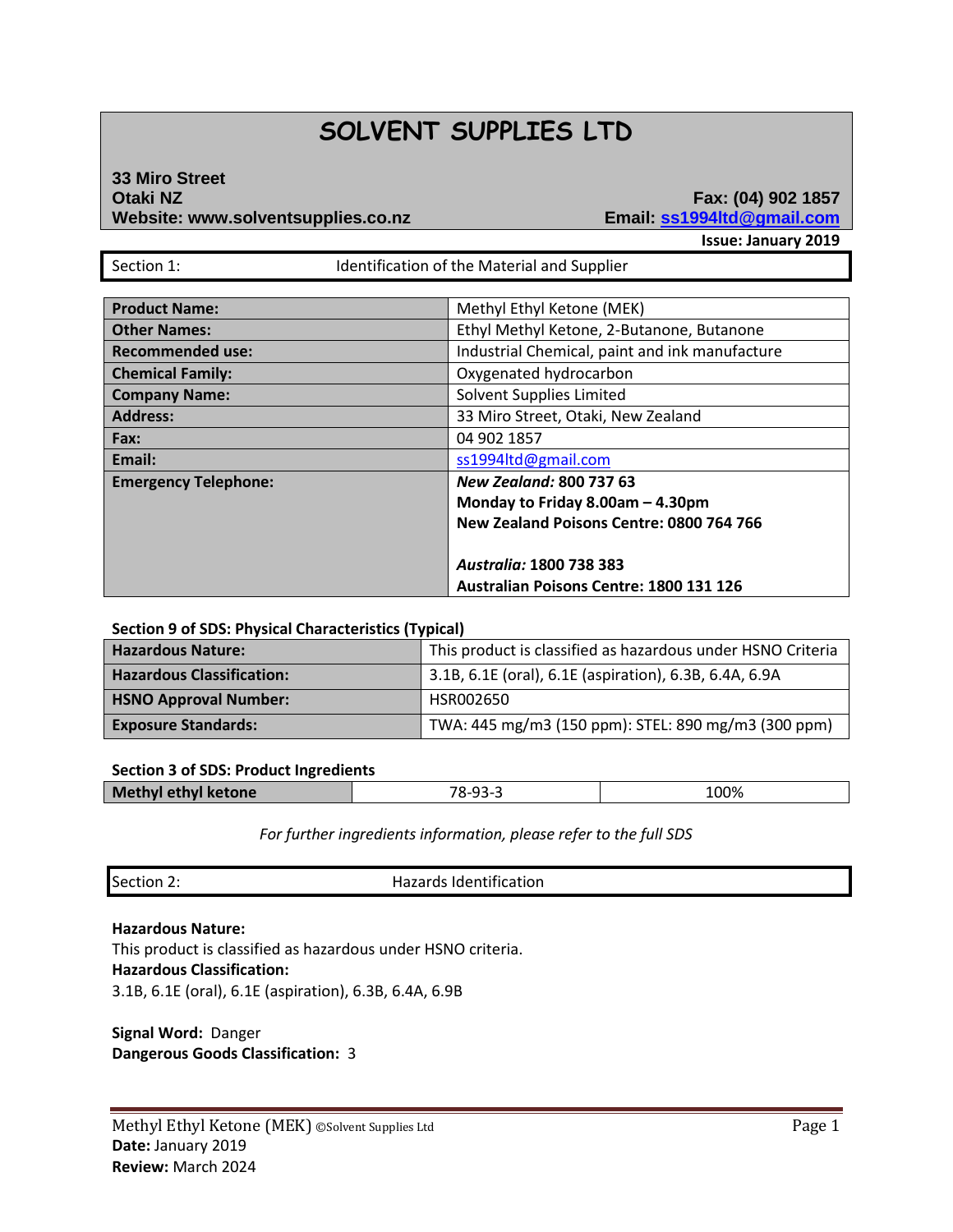

# **Hazardous Statements**

H303 May be harmful if swallowed

H304 May be fatal if swallowed and enters airways

H316 Causes mild skin irritation

H319 Causes serious eye irritation

H373 May cause damage to organs through prolonged or repeated exposure.

# **Precautionary Statements**

| P210 | Keep away from heat/sparks/open flames/hot surfaces. No smoking. |
|------|------------------------------------------------------------------|
| P233 | Keep container tightly closed.                                   |
| P240 | Ground container and receiving equipment.                        |
| P241 | Use explosion-proof equipment.                                   |
| P242 | Use non-sparking tools.                                          |
| P243 | Take precautionary measures against static discharge.            |
| P260 | Do not breathe vapours.                                          |
| P264 | Wash hands and exposed skin thoroughly after handling.           |
| P280 | Wear protective gloves and eye protection.                       |

# **Response Statements**

| P301+P310      | If swallowed immediately a Poison Centre or doctor.                        |
|----------------|----------------------------------------------------------------------------|
| P331           | Do not induce vomiting.                                                    |
| P305+P351+P338 | If in eyes rinse cautiously with water for several minutes. Remove contact |
|                | lenses if present and easy to do so. Continue rinsing.                     |
| P337+P313      | If eye irritation persists get medical advice.                             |
| P332+P313      | If skin irritation occurs get medical advice.                              |
| P370+P376      | In case of fire stop leak if safe to do so.                                |

#### **Storage Statement**

| P403+P235 | Store in well-ventilated place. Keep cool. |
|-----------|--------------------------------------------|
| P405      | Store locked up.                           |

#### **Disposal Statement**

| Dispose of product to a landfill in accordance with any local regulations.<br>P501 |  |
|------------------------------------------------------------------------------------|--|
|------------------------------------------------------------------------------------|--|

Section 3: Composition/Information on Ingredients

| <b>Common Name:</b> | CAS No:   | Proportion $(\% v/v)$ |
|---------------------|-----------|-----------------------|
| Methyl ethyl ketone | $78-93-3$ | 100                   |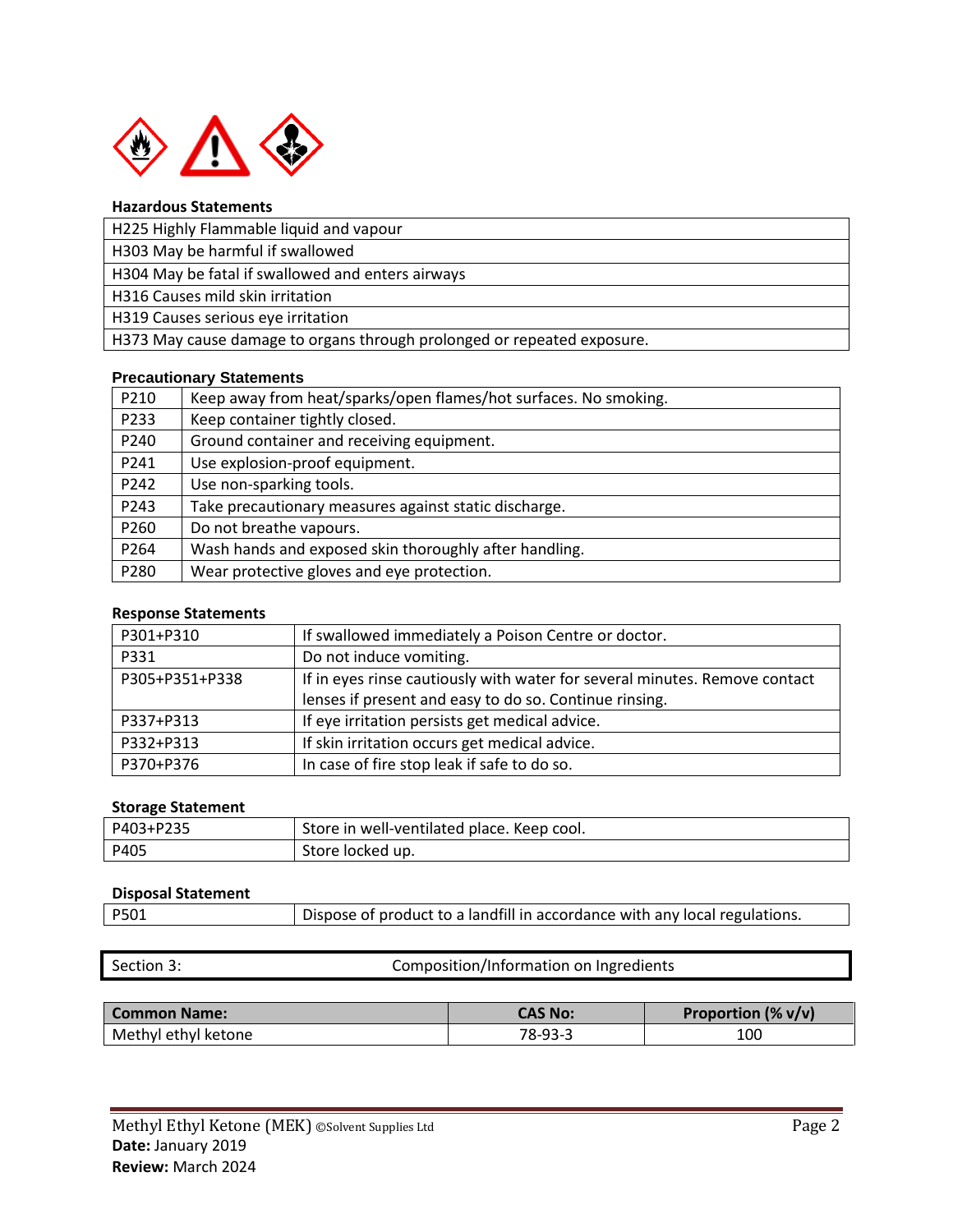#### Section 4: First Aid Measures

#### **For advice contact NATIONAL POISON CENTRE (NZ 0800 764 766) or a doctor.**

| Ingestion:                   | If swallowed DO NOT induce vomiting. Obtain immediate medical advice. If<br>vomiting occurs spontaneously, keep head below hips to prevent aspiration into |
|------------------------------|------------------------------------------------------------------------------------------------------------------------------------------------------------|
|                              | lungs.                                                                                                                                                     |
| Skin/Hair Contact:           | If skin or hair contact occurs, wash with large amounts of running water. Seek                                                                             |
|                              | medical attention if irritation persists.                                                                                                                  |
| <b>Eye Contact:</b>          | Hold eyelids apart and flush the eye with running water for at least 15 minutes.                                                                           |
|                              | Check and remove any contact lenses. Continue rinsing. Seek medical attention if                                                                           |
|                              | irritation persists.                                                                                                                                       |
| Inhalation:                  | Move the victim to fresh air and keep at rest in a position comfortable for                                                                                |
|                              | breathing. Begin artificial respiration if breathing has stopped. Seek medical                                                                             |
|                              | attention.                                                                                                                                                 |
| <b>First Aid Facilities:</b> | Provide eye baths and safety showers.                                                                                                                      |
| <b>Medical Attention:</b>    | Treat according to symptoms. Avoid gastric lavage: risk of aspiration of product                                                                           |
|                              | to the lungs with the potential to cause chemical pneumonitis.                                                                                             |

| Section 5: | <b>Fire Fighting Measures</b> |
|------------|-------------------------------|

Shut off product that may 'fuel' a fire if safe to do so. Allow trained personnel to attend a fire in progress, providing fire-fighters with this Safety Data Sheet. Prevent extinguishing media from escaping to drains and waterways.

| <b>Suitable Extinguishing Media:</b>                               | Alcohol resistant foam, water spray or fog. On small fires may<br>use dry chemical powder, carbon dioxide, sand or earth. Keep<br>adjacent containers cool by spraying with water. Do not use<br>water jet. |  |
|--------------------------------------------------------------------|-------------------------------------------------------------------------------------------------------------------------------------------------------------------------------------------------------------|--|
| <b>Hazards from combustion products:</b>                           | Carbon dioxide and carbon monoxide.                                                                                                                                                                         |  |
| <b>Specific Hazards:</b>                                           | Highly flammable liquid and vapour. Vapours are heavier than air<br>so able to spread along ground and distant ignition is possible.                                                                        |  |
| Precautions for Fire-fighters and<br>special protective equipment: | Full protective clothing and self-contained breathing apparatus.                                                                                                                                            |  |
| <b>Hazchem Code:</b>                                               | 2YF                                                                                                                                                                                                         |  |

| ection 6: |
|-----------|
|           |

Section 6: Accidental Release Measures

# **Accidental Release Controls:**

Highly flammable liquid and vapour. Avoid contact with spilt material. Prevent any vapours from building up in confined areas. Vapours heavier than air can spread across the ground.

#### **Emergency Procedures:**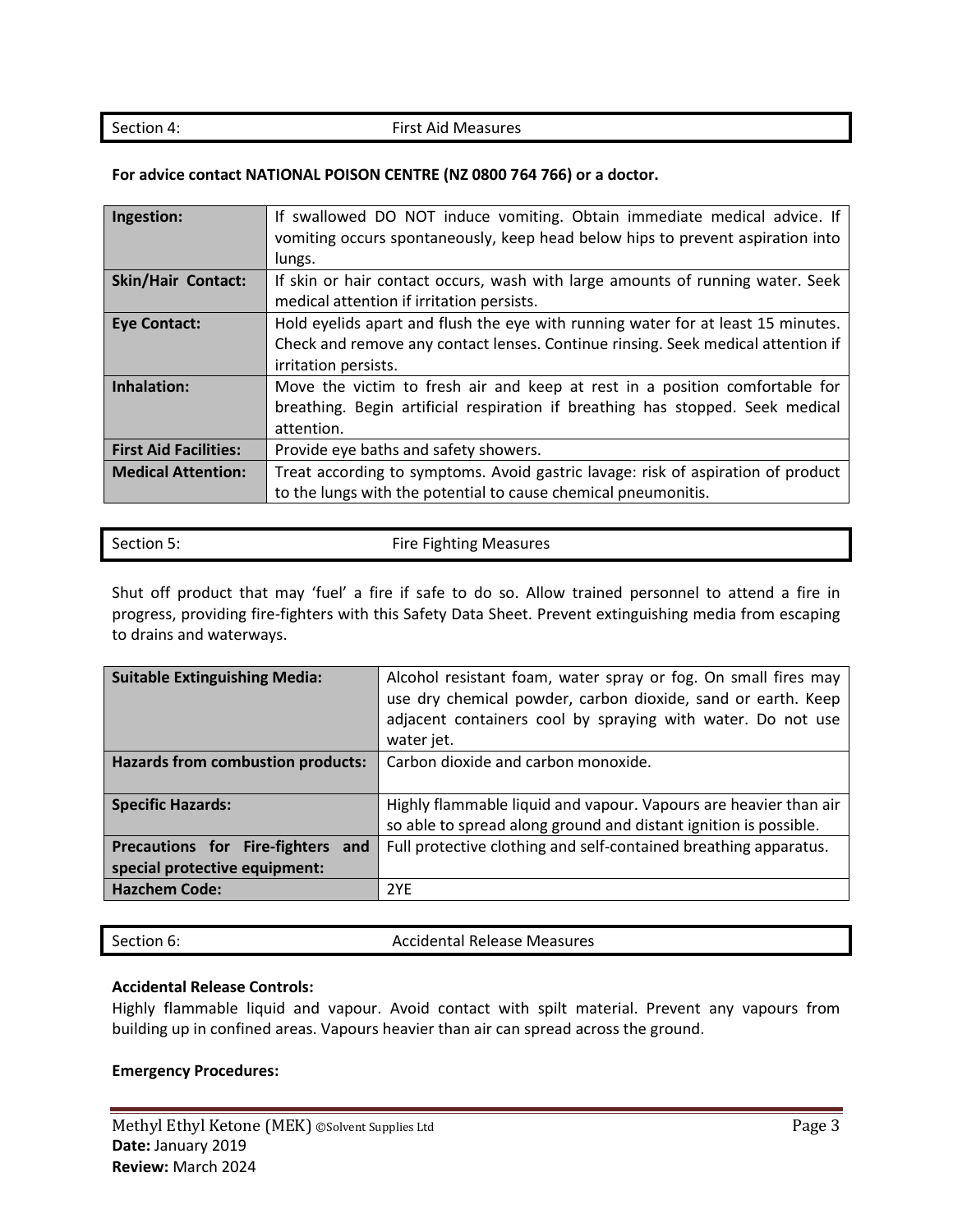Prevent material from escaping to drains and waterways. Contain leaking packaging in a containment drum. Prevent vapours from building up in confined areas. Ensure that drain valves are closed at all times. Clean up and report spills immediately

# **Methods and materials for containment:**

# *Major land spill:*

- $\leftarrow$  Eliminate sources of ignition
- $\downarrow$  Warn occupants of downwind areas of possible fire and explosion hazard
- $\frac{1}{\sqrt{2}}$  Keep the public away from the area
- $\ddot{\phantom{1}}$  Prevent product from entering sewers, water courses or low lying areas
- $\frac{1}{\sqrt{2}}$  Keep the public away from the area
- $\downarrow$  Do not walk through or touch spilled material
- $\downarrow$  Shut off the source of the spill if safe to do so
- Advise authorities if substance has entered a watercourse or sewer or has contaminated soil or vegetation
- $\downarrow$  Take measures to minimize the effect on the ground water
- $\downarrow$  Contain any spilled liquid with dry sand or earth or other non-combustible material
- $\downarrow$  A vapour suppressing foam may be used to reduce vapour
- Recover liquid spills by pumping explosion proof pump or hand pump or with a suitable absorbent material
- Consult an expert on disposal of recovered material and ensure conformity to local disposal regulations
- $\frac{1}{2}$  See "First Aid Measures" and "Stability and Reactivity"

# *Major water spill:*

- $\frac{1}{\sqrt{2}}$  Eliminate any sources of ignition
- **Warn occupants and shipping in downwind areas of possible fire and explosion hazard**
- $\downarrow$  Notify the port or relevant authority and keep the public away from the area
- $\downarrow$  Shut off the source of the spill if possible and safe to do so
- $\leftarrow$  Confine the spill if possible
- $\ddot{\phantom{1}}$  Remove the product from the surface by skimming or with suitable absorbent material
- Consult an expert on disposal of recovered material and ensure conformity to local disposal regulations
- $\frac{1}{2}$  See "First Aid Measures" and "Stability and Reactivity"

|  | Section 7: | Handling and Storage |
|--|------------|----------------------|
|--|------------|----------------------|

# **Precautions for safe handling:**

The product is highly flammable. Do not open near open flame, sources of heat or ignition. No smoking. Keep container closed. Handle containers with care. Open slowly to control possible pressure release. Use grounding leads to avoid discharge (electrical spark).

# **Conditions for safe storage including any incompatibilities:**

Store in a cool, dry, well-ventilated place away from direct sunlight. Do not pressurize, cut, heat or weld containers – residual vapours are highly flammable. This product is flammable and will fuel a fire in progress.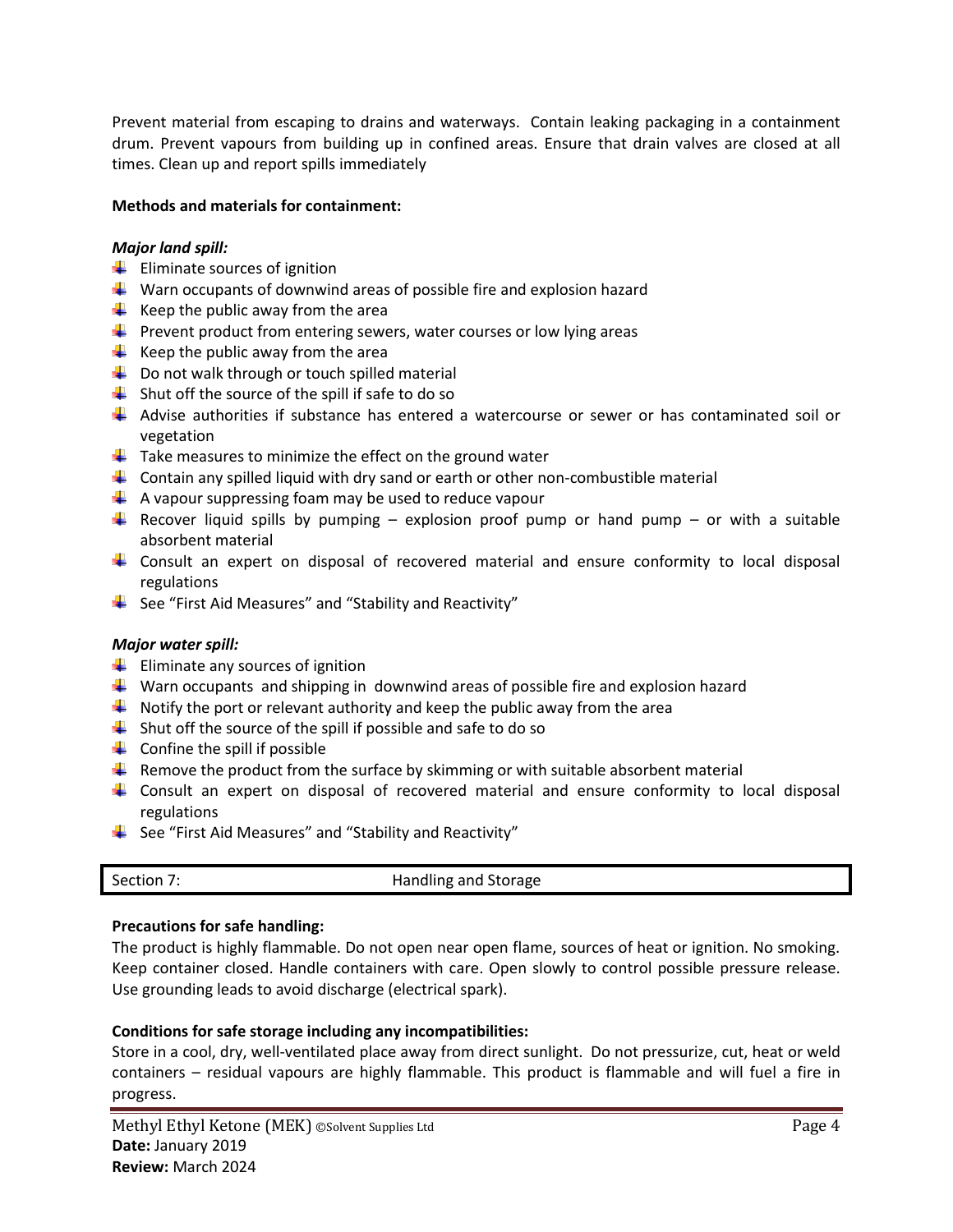#### **Incompatible Material:**

Natural, neoprene or nitrile rubbers, aluminum, plastics and strong oxidizing agents.

| Section 8: | <b>Exposure Controls/Personal Protection</b> |
|------------|----------------------------------------------|
|            |                                              |

#### **National Exposure Standards:**

The time weighted average (TWA) concentration, which means the highest allowable exposure concentration in an eight-hour day for a five-day working week for this product is: 445 mg/m3 (150ppm). The short-term exposure limit (STEL), which is the maximum allowable exposure concentration at any time is: 890 mg/m3 (300ppm).

#### **Biological limit values:**

BEI: 2 mg/L in urine (at end of work shift).

#### **Engineering Controls:**

#### *Ventilation:*

The use of local exhaust ventilation is recommended to control the process emissions near the source. Laboratory samples should be handled in a fume hood. Provide mechanical ventilation of confined spaces. Use explosion-proof ventilation equipment.

#### **Personal Protection:**

#### *Respiratory Protection:*

Where concentrations in air may exceed the limits described in the National Exposure Standards, it is recommended to use a half-face filter mask to prevent from over-exposure by inhalation.

#### *Recommended filter type:*

Type-A Filter (organic vapour). Refer to AS/NZS 1715: *Selection, Use and Maintenance of Respiratory Equipment* and AS/NZS 1716: *Respiratory Protective Devices* for further details on the use of respiratory protective equipment.

#### *Eye:*

Always use safety glasses or a face shield when handling this product.

#### *Skin/Body Protection:*

Always wear long sleeves and long trousers or overalls, and enclosed footwear or safety boots when handling this product. It is recommended that chemical resistant gloves (e.g. PVC) be worn when handling this product. Wear butyl rubber or poly vinyl alcohol type gloves.

|            |  | . |                                         | _ _ _ _ |
|------------|--|---|-----------------------------------------|---------|
|            |  |   |                                         |         |
|            |  |   |                                         |         |
|            |  |   |                                         |         |
| Section 9: |  |   | <b>Physical and Chemical Properties</b> |         |

| <b>Property</b> | <b>Unit of Measurement</b> | <b>Typical Value</b>     |
|-----------------|----------------------------|--------------------------|
| Appearance      |                            | Clear, colourless liquid |
| Odour           | -                          | Not available            |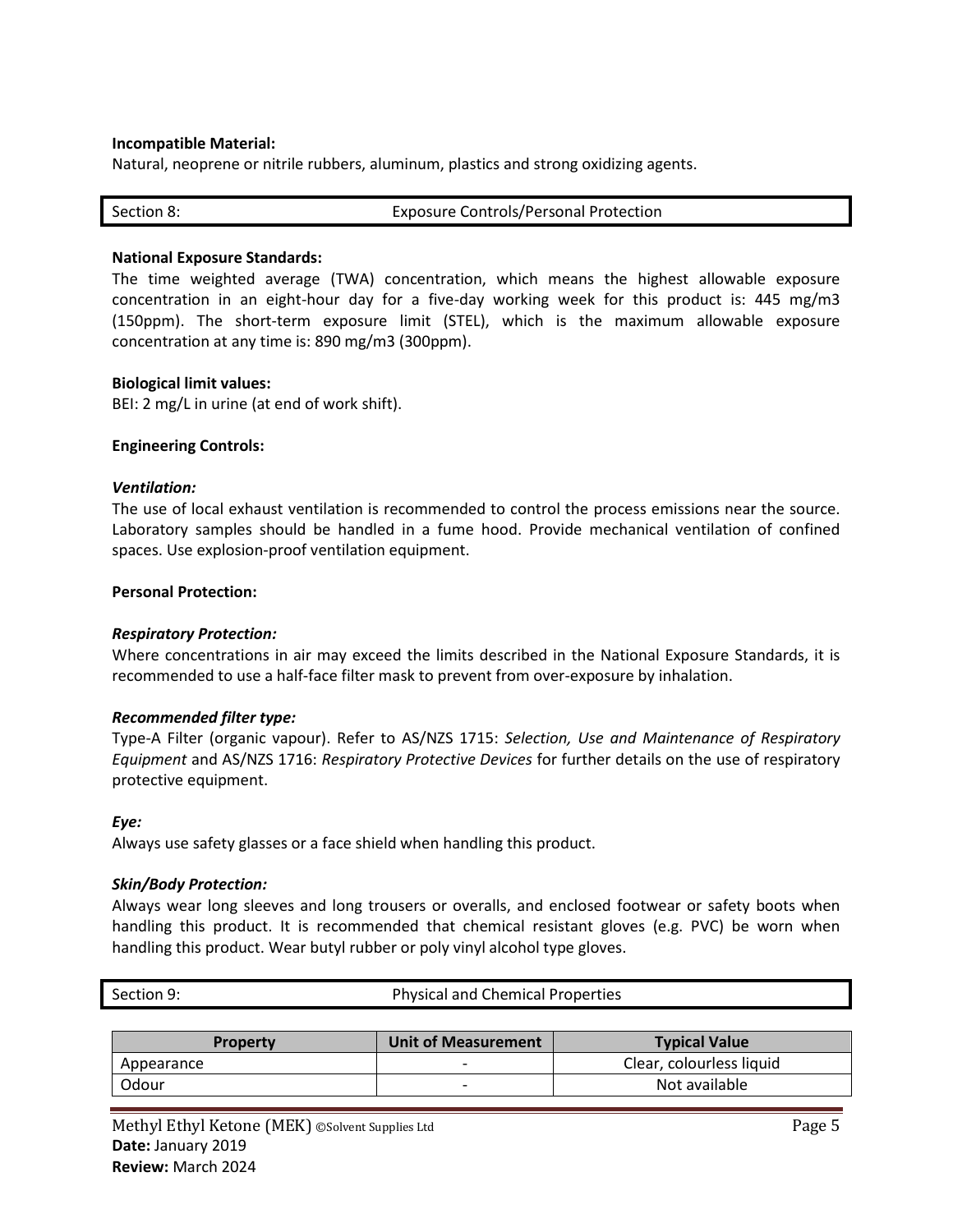| <b>Odour Threshold</b>               | ppm   | Not available                          |
|--------------------------------------|-------|----------------------------------------|
| <b>Melting Point/Range</b>           | ®C    | Not available                          |
| <b>Boiling Point/Range</b>           | ®C    | $79 - 80.5$                            |
| <b>Flash Point</b>                   | ®C    | $-4$                                   |
| Flammability                         |       | Highly flammable                       |
| Specific Density @ 20 <sup>®</sup> C | g/Ml  | $0.804 - 0.806$                        |
| Vapour Pressure @ 20 <sup>®</sup> C  | Pa    | 9500                                   |
| Explosive Limits (LEL - UEL)         | %     | $1.8 - 11.5$                           |
| Vapour Density @ 20 <sup>®</sup> C   | kPa   | 2.4                                    |
| Auto ignition Temperature            | ®C    | 515                                    |
| <b>Decomposition Temperature</b>     | ®C    | Not available                          |
| Viscosity @ 20 <sup>®</sup> C        | cSt   | Not available                          |
| pH                                   |       | Not available                          |
| <b>Partition Coefficient</b>         |       | Not available                          |
| <b>Percent Volatiles</b>             | %     | 100                                    |
| Solubility in Water                  | % w/w | Miscible                               |
| <b>Other Solubility</b>              | % w/w | Not available                          |
| Other Information                    |       | Volatile organic carbon content: 66.6% |
|                                      |       | Evaporation rate (nBuAc=1): 3.7        |

The values listed are indicative of this product's physical and chemical properties. For a full product specification please consult the Product Data Sheet.

| Section 10:                       | <b>Stability and Activity</b>                                                                                              |
|-----------------------------------|----------------------------------------------------------------------------------------------------------------------------|
|                                   |                                                                                                                            |
| <b>Chemical Stability:</b>        | Stable at room temperature and pressure.                                                                                   |
| <b>Conditions to avoid:</b>       | Sources of heat and ignition and open flames.                                                                              |
| Hazardous decomposition products: | Carbon monoxide, carbon dioxide and other organic complexes<br>on incomplete burning or oxidation.                         |
| <b>Hazardous reactions:</b>       | agents, mineral acids, halogenated<br>Oxidizing<br>organic<br>compounds, chloroform and alkalis, stored mixtures with IPA, |
|                                   | heat and sources of ignition.                                                                                              |
| <b>Hazardous Polymerisation:</b>  | Will not occur.                                                                                                            |
|                                   |                                                                                                                            |
| Section 11:                       | <b>Toxicological Information</b>                                                                                           |

# **Acute Effects:**

#### *Ingestion:*

May be harmful if swallowed. Ingestion of large amounts will result in central nervous system depression with symptoms such as headaches, dizziness, hallucinations, euphoria, tingling of the extremities, vomiting and possible loss of consciousness. Aspiration to the lungs may cause chemical pneumonitis which may be fatal.

# *Eye Contact:*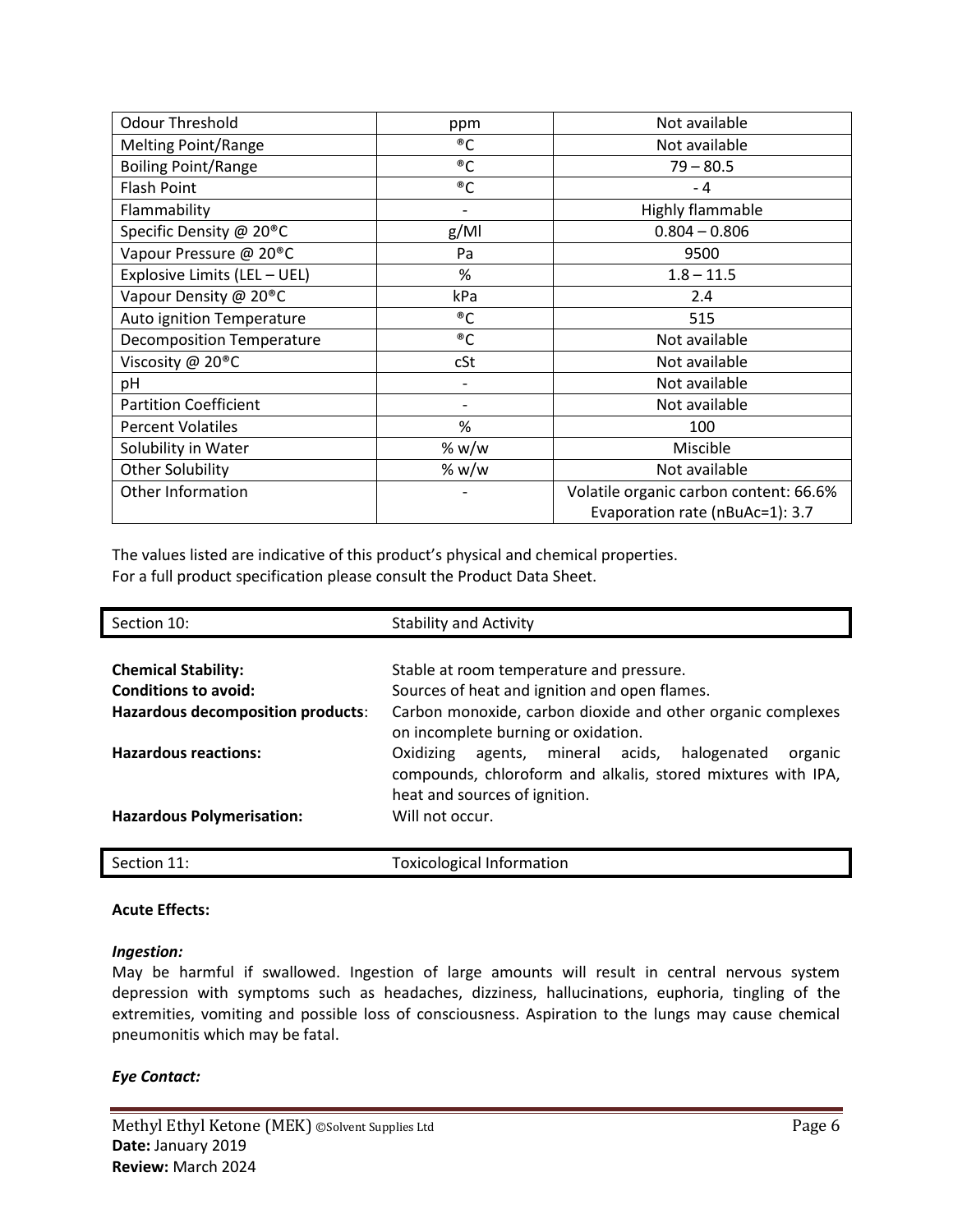The liquid and vapour is irritating to eyes and may cause inflammation. Repeated or prolonged exposure may produce conjunctivitis.

# *Skin Contact:*

This product is irritating to the skin and prolonged or repeated exposure may result in dryness and cracking of skin.

# *Inhalation:*

May be irritating to the respiratory system. Inhalation of high concentrations may result in nervous system depression which can lead to dizziness, headaches, nausea, vomiting and loss of appetite.

# *Chronic Effects:*

Repeated or prolonged ingestion of this product could result in liver or kidney damage. Causes slight foetotoxicity but effects are seen only at high doses.

# *Other Health Effects Information:*

The effects of this product in combination with n-hexane are potentiated (greatly increased). This means that the effects suffered by ingestion or inhalation will be increased or experienced more quickly.

| <b>Oral/Dermal LD50:</b>                  | (Oral, rat)              | 2737 mg/kg                      |
|-------------------------------------------|--------------------------|---------------------------------|
| <b>Inhalation LC50:</b>                   | No data available        |                                 |
| <b>Acute Toxicity:</b>                    | (6.1A, 6.1B, 6.1C, 6.1D) | May be harmful if swallowed.    |
| <b>Aspiration Hazard:</b>                 | (6.1E)                   | May be fatal if enters airways. |
| <b>Respiratory Irritation:</b>            | (6.1E)                   | Not classified.                 |
| <b>Skin Corrosion/Irritation:</b>         | (8.2A, 8.2B, 8.2C, 6.3A) | Causes mild skin irriation.     |
| Serious eye damage/Irritation:            | (8.3A, 6.3A)             | Causes serious eye irritation.  |
| <b>Respiratory or Skin Sensitisation:</b> | (6.5A, 6.5B)             | Not classified.                 |
| <b>Germ cell mutagenicity:</b>            | (6.6A, 6.6B)             | Not classified.                 |
| Carcinogenicity:                          | (6.7A, 6.7B)             | Not classified.                 |
| <b>Reproductive Toxicity:</b>             | (6.8A. 6.8B, 6.8C)       | Not classified.                 |
| <b>Specific Organ Toxicity:</b>           | (Repeated and Single     | May cause damage to organs      |
|                                           | Exposure) (6.9A, 6.9B)   | through prolonged or repeated   |
|                                           |                          | exposure.                       |
| <b>Narcotic Effects:</b>                  | (6.9B)                   | Not classified.                 |

## *Toxicological Information:*

| Section 12: |  |
|-------------|--|
|             |  |

Hazard Identification

# **Ecotoxicity:**

| <b>Aquatic Toxicity:</b>   | Goldfish LC50: 2,400 mg/L<br>Fish toxicity, LC50 (96 hr): |                  |  |
|----------------------------|-----------------------------------------------------------|------------------|--|
|                            | Crustacean toxicity (Daphnia Magna),                      | LC50: >520 mg/L  |  |
|                            | EC50 (48 hr):                                             |                  |  |
|                            | Green algae toxicity, EC50 (72 hr):                       | LOEC: 4,300 mg/L |  |
|                            | toxicity<br>Blue-green<br>algae                           | LOEC: 120 mg/L   |  |
|                            | (Cyanobacteria), EC50 (72 hr):                            |                  |  |
| Persistence/Degradability: | Oxidizes rapidly by photo-chemical reactions in air.      |                  |  |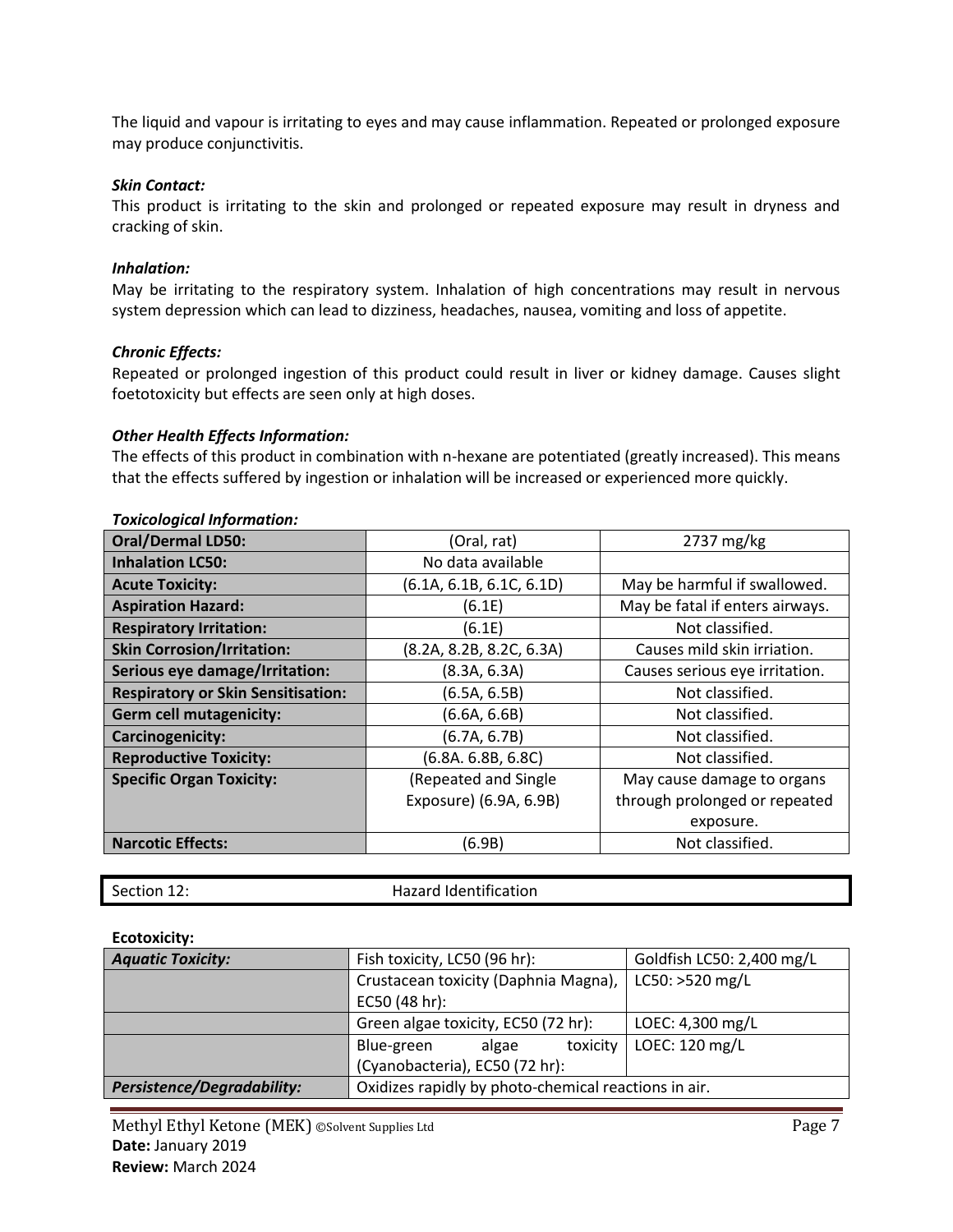| <b>Mobility:</b>                   | This product is highly volatile and will rapidly evaporate to the air if<br>released into the water. Product is soluble in water. |
|------------------------------------|-----------------------------------------------------------------------------------------------------------------------------------|
| <b>Bio-accumulative Potential:</b> | No information available.                                                                                                         |
| <b>Other Information:</b>          | Not classed as eco-toxic.                                                                                                         |

# **Disposal Methods:**

Empty packaging should be taken for recycling, recovery or disposal through a suitably qualified or licensed contractor. Care should be taken to ensure compliance with national and local authorities. Packaging may still contain residue and/or fumes and vapours that are highly flammable and harmful. Ensure that empty packaging is allowed to dry.

# **Special precautions for Landfill or Incineration:**

This product is NOT suitable for disposal by either landfill or via municipal sewers, drains, natural streams or rivers. This product must be disposed as chemical waste in accordance with the local authority.

| Section 14: | <b>Transport Information</b> |
|-------------|------------------------------|

| <b>Road and Rail Transport</b> |              | <b>Marine Transport</b> |              | <b>Air Transport</b> |              |
|--------------------------------|--------------|-------------------------|--------------|----------------------|--------------|
| <b>UN No</b>                   | 1193         | <b>UN No</b>            | 1193         | <b>UN No</b>         | 1193         |
| Proper                         | Methyl Ethyl | <b>Proper</b>           | Methyl Ethyl | Proper               | Methyl Ethyl |
| <b>Shipping</b>                | Ketone       | <b>Shipping</b>         | Ketone       | <b>Shipping</b>      | Ketone       |
| Name:                          |              | Name:                   |              | Name:                |              |
| <b>DG Class:</b>               | 3            | <b>DG Class:</b>        | 3            | <b>DG Class:</b>     | 3            |
| <b>Sub Risk:</b>               | None         | <b>Sub Risk:</b>        | None         | <b>Sub Risk:</b>     | None         |
| <b>Pack Group:</b>             | н            | <b>Pack Group:</b>      | Ш            | <b>Pack Group:</b>   | Ш            |
| Hazchem:                       | 2YF          | Hazchem:                | 2YE          | Hazchem:             | 2YE          |

# *Dangerous Goods Segregation:*

This product is classified as a Dangerous Goods Class 3, packing group II.



Section 15: Section 15: Regulatory Information

| Country/Region:           | New Zealand                                             |
|---------------------------|---------------------------------------------------------|
| Inventory:                | AICS, NZIOC                                             |
| Status:                   | Listed in NZIoC                                         |
| <b>HSNO Approval:</b>     | HSR002650: Solvents (Flammable) Group Standard 2017     |
| <b>HSNO/HSWA Control:</b> | Refer to the above Group Standard, Health and Safety at |
|                           | Work Act 2015. www.epa.govt.nz and                      |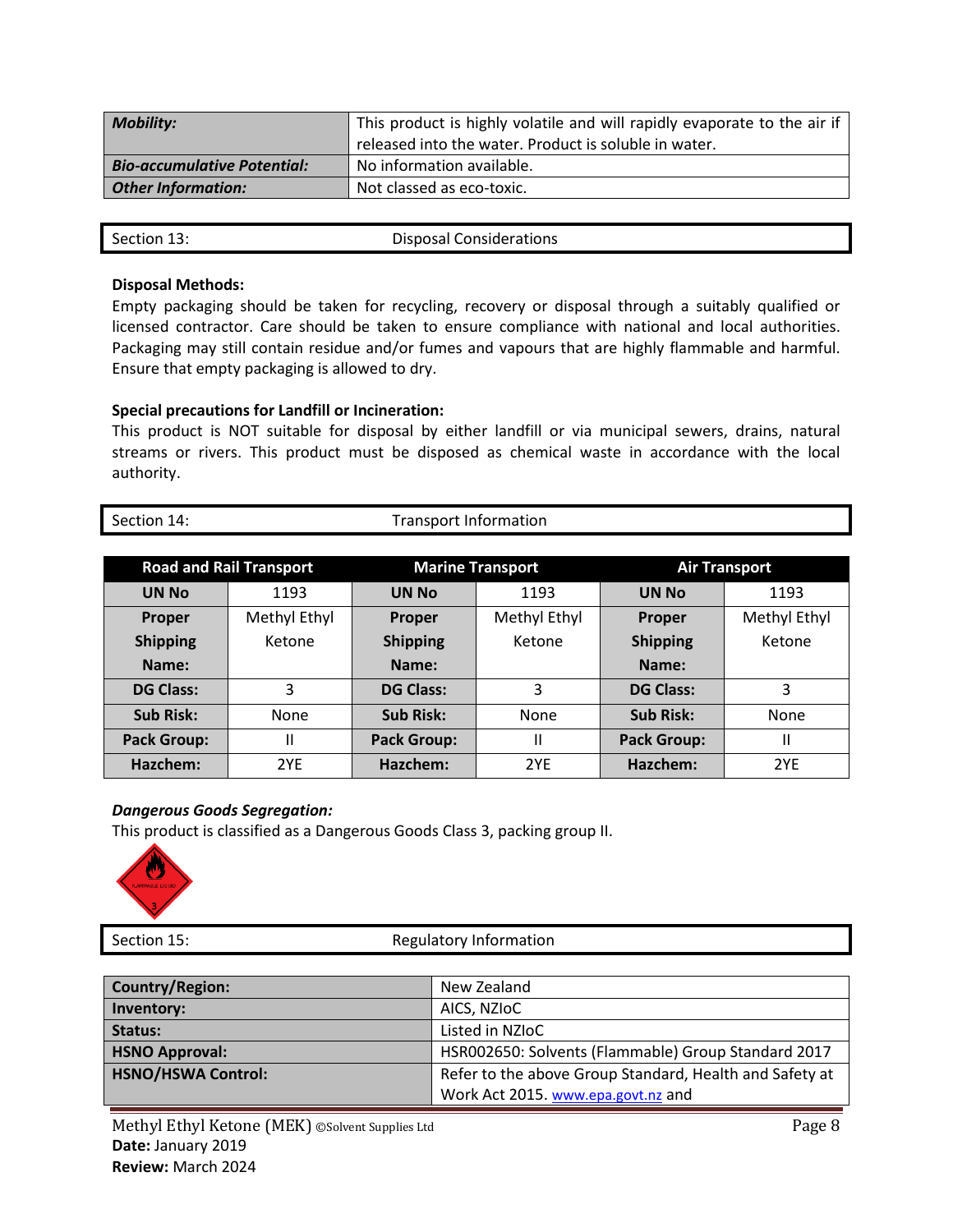|                                       | www.worksafe.govt.nz for further information on controls. |
|---------------------------------------|-----------------------------------------------------------|
| <b>Certified Handler:</b>             | Not required.                                             |
| <b>Tracking:</b>                      | Not required.                                             |
| <b>Restriction to Workplace:</b>      | Not applicable.                                           |
| Signage:                              | Threshold quantity: 250 L                                 |
| <b>Fire Extinguishers:</b>            | Threshold quantity: 250 L                                 |
| <b>Emergency Response Plan:</b>       | Threshold quantity: 1000 L                                |
| <b>Secondary Containment:</b>         | Threshold quantity: 1000 L                                |
| Other:                                | Location and transit depot test certificate: 100L (closed |
|                                       | containers greater than 5 L); 1,250 L (closed containers  |
|                                       | up to and including 5 L); 50 L (open containers).         |
| Agricultural Compounds and Veterinary | Not applicable.                                           |
| Medicines Act 1997 (ACVM):            |                                                           |
| Montreal Protocol on Substances that  | Not applicable.                                           |
| <b>Deplete the Ozone Layer:</b>       |                                                           |
| <b>Stockholm Convention:</b>          | Not applicable.                                           |
| <b>Rotterdam Convention:</b>          | Not applicable.                                           |

Section 16: Contract Contract Contract Contract Contract Contract Contract Contract Contract Contract Contract Contract Contract Contract Contract Contract Contract Contract Contract Contract Contract Contract Contract Con

| <b>Reasons for issue:</b>  | Update SDS format and company details. |
|----------------------------|----------------------------------------|
| <b>Replaces SDS dated:</b> | 20 March 2015                          |
| New SDS issue date:        | January 2019                           |

# **Abbreviations:**

| ACGIH:              | American Conference of Governmental Industrial Hygienists               |
|---------------------|-------------------------------------------------------------------------|
| AS/NZS:             | Standards Australia and Standards New Zealand                           |
| BCF:                | <b>Bio-concentration Factor</b>                                         |
| BEI:                | <b>Biological Exposure Index</b>                                        |
| CAS:                | <b>Chemical Abstracts Number</b>                                        |
| CCID:               | <b>Chemical Classification and Information Database</b>                 |
| EC50:               | Effective Concentration, 50 percent                                     |
| GHS:                | Globally Harmonized System of Classification and Labelling of Chemicals |
| HSNO:               | Hazardous Substance & New Organisms Act 1996                            |
| HSWA:               | Health and Safety at Work Act 2015                                      |
| IARC:               | International Agency for Research on Cancer                             |
| IC50:               | Half Maximal Inhibitory Concentration                                   |
| LC50:               | Lethal Concentration, 50 per cent                                       |
| LD50:               | Lethal Dose, 50 per cent                                                |
| LEL:                | Lower Explosive Limit                                                   |
| LOAEL:              | Lowest-Observed-Adverse-Effects-Level                                   |
| $N/R$ :             | Not Regulated                                                           |
| <b>NOAEL:</b>       | No-Observed-Adverse-Effects-Level                                       |
| NOEC:               | No Observed Effect Concentration                                        |
| NZI <sub>OC</sub> : | New Zealand Inventory of Chemicals                                      |